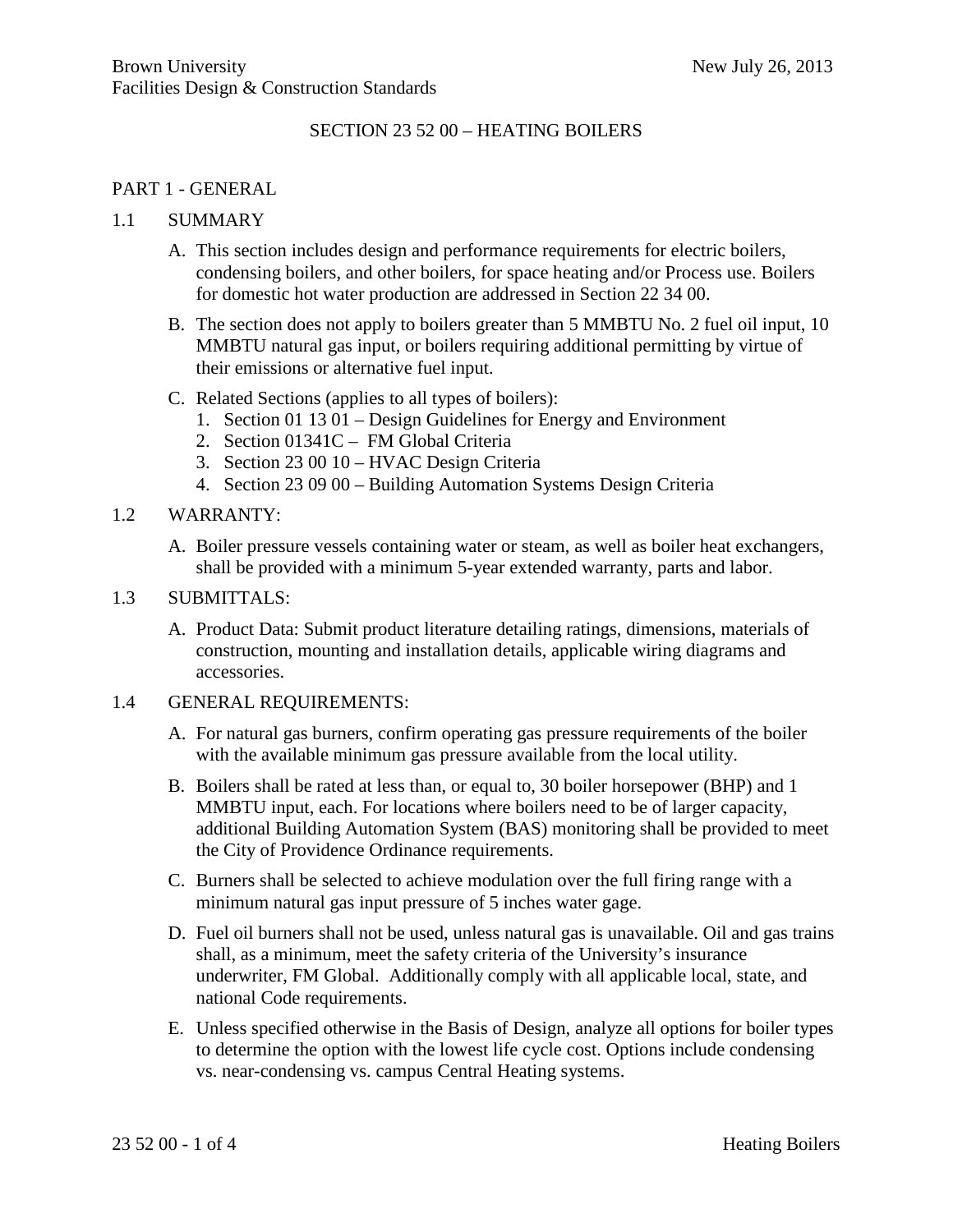F. Show Manufacturer's recommended service clearances and pull clearances as shaded areas on mechanical plans.

## 1.5 ELECTRIC BOILERS:

- A. Limited to special applications, such as service for individual autoclaves, or lowcapacity heating or humidification where exhaust venting is not possible or desirable.
- B. Electric boilers shall be provided with high quality feedwater systems to mitigate corrosion and minimize insulation of electrodes. All wetted parts in electric boilers shall be constructed from stainless steel.

## 1.6 CONDENSING BOILERS:

- A. Condensing boilers shall be direct-vent, sealed combustion type. Exhaust venting material shall be AL29-4C, only.
- B. Minimum firing turndown ratio shall be 5:1.
- 1.7 OTHER BOILERS:
	- A. Use of cast iron, fire-tube or water-tube boilers on campus is restricted to steam-only or large-capacity applications.

# 1.8 BOILER TRIM AND ACCESSORIES:

- A. Provide means of isolating boiler trim components to facilitate service and maintenance thereon, using unions, flanges, and isolation valves.
- B. Provide petcocks for all pressure gauges and sight level gauges.
- C. Use thermowells in place of in-situ thermometers.
- D. Provide condensate neutralization tanks with replaceable elements (condensing boilers only).
- E. For water boilers:
	- 1. Extend safety relief valve drain to within 6 inches of existing floor drains with full-size ASTM B88 copper or ASTM A53 iron pipe.
	- 2. Support piping every 6 feet maximum, with wall or floor anchors.
	- 3. For boilers over 1 MMBTH: Low water cut-off, or loss-of-flow sensor, and alarm contacts.
- F. For steam boilers:
	- 1. Provide drip elbows for safety relief valves and extend drain to within 6 inches of existing floor drains with ASTM A53 iron pipe.
	- 2. Provide surface blowdown and pipe to drain.
	- 3. Support piping every 6 feet maximum, with wall or floor anchors.
	- 4. Terminate safety relief vent outside in accordance with local Code requirements.
	- 5. For Boilers over 1MMBTH: low and high water level switches and alarm contacts

# 1.9 BOILER FEED AND MAKEUP WATER:

A. Provide backflow prevention on all feed and makeup water lines and branches to boilers in addition to existing backflow prevention which may exist and remain on existing headers from which makeup is drawn.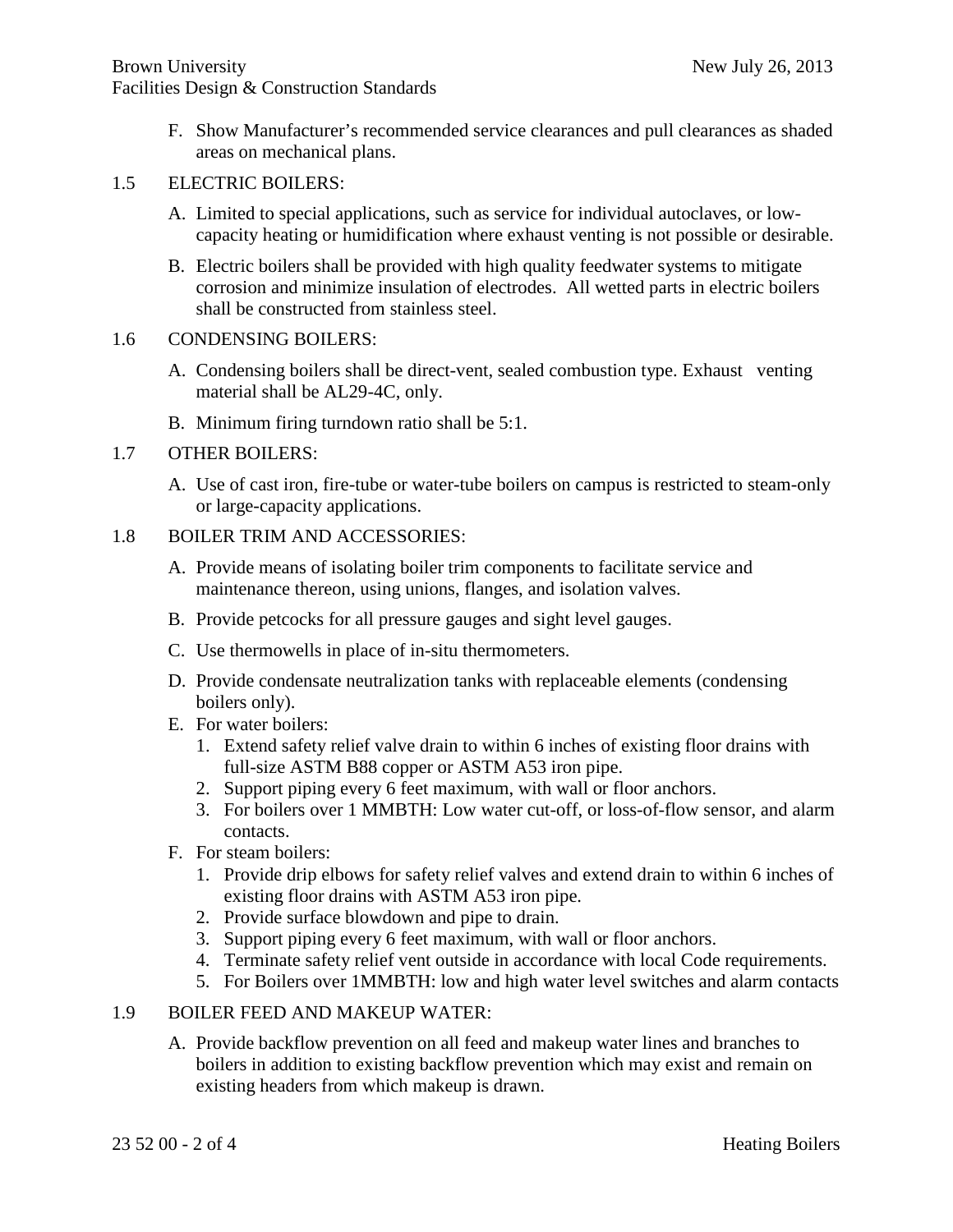- B. In addition to separate feedwater systems (steam boilers) or regulated city water pressure (water boilers) provide auxiliary 5/8" hose connections on feedwater piping at the main feedwater connection to the boiler(s).
- C. Provide water softeners or utilize a Reverse Osmosis/De-Ionized (RO/DI) water system on incoming water supply for all steam boilers.

## 1.10 CONTROLS:

- A. Use manufacturer-furnished controls for individual boiler control only. Multiple boilers shall be sequenced and staged on and off by the Building's BAS (Building Automation System).
- B. All boilers shall, at a minimum, each have an on/off status contact output and a common alarm contact output to the BAS for monitoring, and a remote enable contact to allow for unit operation.
- C. The following control points shall be monitored by the BAS for all steam boilers over 30HP (1 MMBTU):
	- 1. On/Off Status
	- 2. Low Water Level Alarm (Low Water cut-off switch)
	- 3. High Water Level Alarm (High Water cut-off switch)
	- 4. High Steam Pressure Alarm
	- 5. Common Boiler Alarm (if provided)
	- 6. Steam Pressure (analog input may be common for multiple-boiler installations).
- D. The following control points shall be monitored by the BAS for all hot water boilers over 30HP (1 MMBTU):
	- 1. On/Off Status
	- 2. Low Water Level Alarm (Low Water cut-off switch) Alarm
	- 3. Loss of Water Flow Alarm
	- 4. Common Boiler Alarm (if provided)
	- 5. Hot Water Temperature (analog input may be common for multiple-boiler installations).

### PART 2 – PRODUCTS:

- A. All equipment and components shall be new and the manufacturer's current model.
- B. Acceptable Manufacturers:
	- 1. Condensing Boilers: Camus (DF Series), Lochinvar (Knight or SYNC Series), Harsco (MACH Series), or RBI (Infinite).
	- 2. Electric Boilers: Sussman, Lochinvar and Cleaver-Brooks.
	- 3. Other boilers: Weil-McLain, Cleaver-Brooks, Bryan and Burham.

### PART 3 – EXECUTION:

- 3.1 GENERAL:
	- A. Install boilers with either a structural steel base or a concrete housekeeping pad, minimum 4" thick.